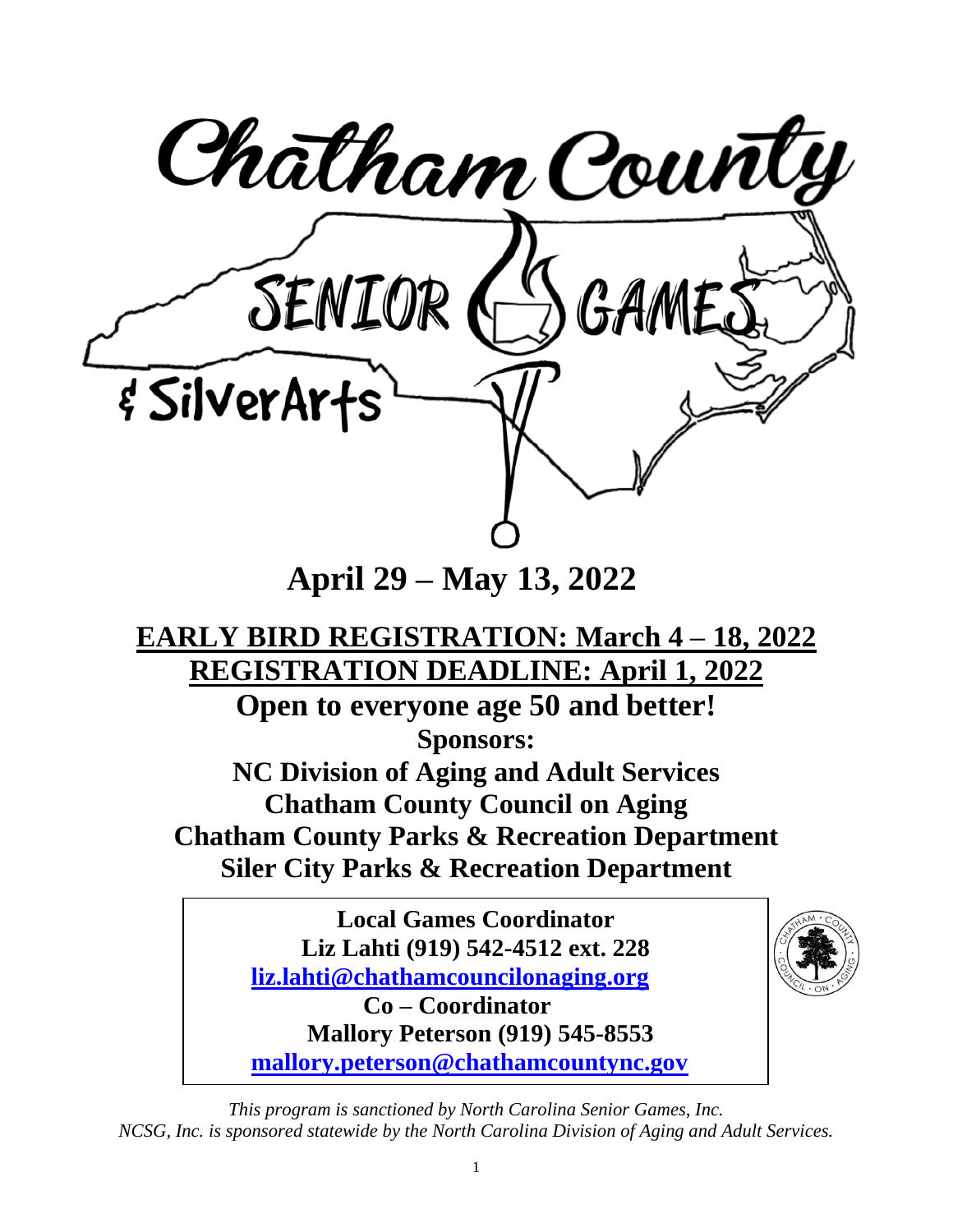## **SilverArts Information**

#### **Guidelines for entries: All entries must be original works of the artist. Works must be created after age 50 and within the last 2 years. Participants may only submit one entry per sub-category.**

Artwork entered in previous years will not be accepted. The Chatham County Senior Games and SilverArts reserve the right to refuse any art pieces or performance entries that would be deemed offensive by generally accepted community standards.

All participants must complete and submit the SilverArts Information Form, Liability Waiver and Registration Form with the registration fee. Artist's name and title of entry must appear on, or be attached to, entry for identification.

First, second and third place winners in the Visual and Heritage Arts category are eligible for the state competition. Literary Arts first and second place winners are eligible for the state competition and Performing Arts first place winners are eligible for the state competition.

#### **Artwork must be dropped off at the Eastern Chatham Senior Center (365 NC Hwy 87 N, Pittsboro) between 10 am-12 pm on Monday, April 25!**

#### **If you have questions about SilverArts, please contact the SilverArts Coordinator: Marijane Whiteman at (919) 542-5645**

**Visual Arts:** This category includes mixed media, oil, acrylics, drawing, watercolor, pastels, sculpture, and photography. The art piece must be an original, not a print. Works must be clearly labeled with name, address, phone number, medium, and title. Entries must be ready for hanging (including picture wire) and may not be larger than 36"x 42" (including matting and frame). Entries can be no heavier than 50 pounds.

**Literary Arts:** This category includes poetry, essays (non autographical), life experiences (autobiography) and short stories (fiction). All entries must be typed, double-spaced on 8-1/2 x 11 paper and have a minimum of 1" margins. A minimum font size is 10-point type (preferably Times New Roman or Arial). If you do not have access to a computer, contact the Chatham County Council on Aging for assistance. Poems may be no longer than 40 lines. Short stories, essays and life experiences can be no longer than 8 pages. All entries must have a title page, which includes title of entry, sub-category, and name of artist. It is recommended that you protect these works by inserting them in clear plastic or acetate folders.

**Heritage Arts:** This category includes quilting (hand stitched), quilting (machine stitched), crocheting, knitting, basket weaving, needlework, jewelry, pottery, stained glass, tole/decorative painting, weaving, woodcarving, woodworking and woodturning. All entries must be the work of one person, not a group effort. Works must be original; patterns may be used, but no stamped pieces will be accepted. Entries can be no heavier than 50 pounds. Framed works can be no larger than 36" x 42" including matting and framing. Indicate on the registration form the method of display for the work.

**Performing Arts:** This category includes comedy/drama, instrumental, dance, line dance and vocal (but not lip-synching) acts. Groups may be entered and all persons in the group must register as individuals and complete the official registration form. Include a brief description of the act on the SilverArts Information Form. Performing Arts entries have the option to be judged. Each act that would like to qualify for the state finals must be judged and must be limited to no more than three minutes. Props are the responsibility of the performer(s). The performance at State Finals must be the same performance that won at the Local Games, i.e. same song, dance, music, etc.

**Artwork will be displayed online on the Chatham County Council on Aging website Stay tuned for details.**

**Keep This Page**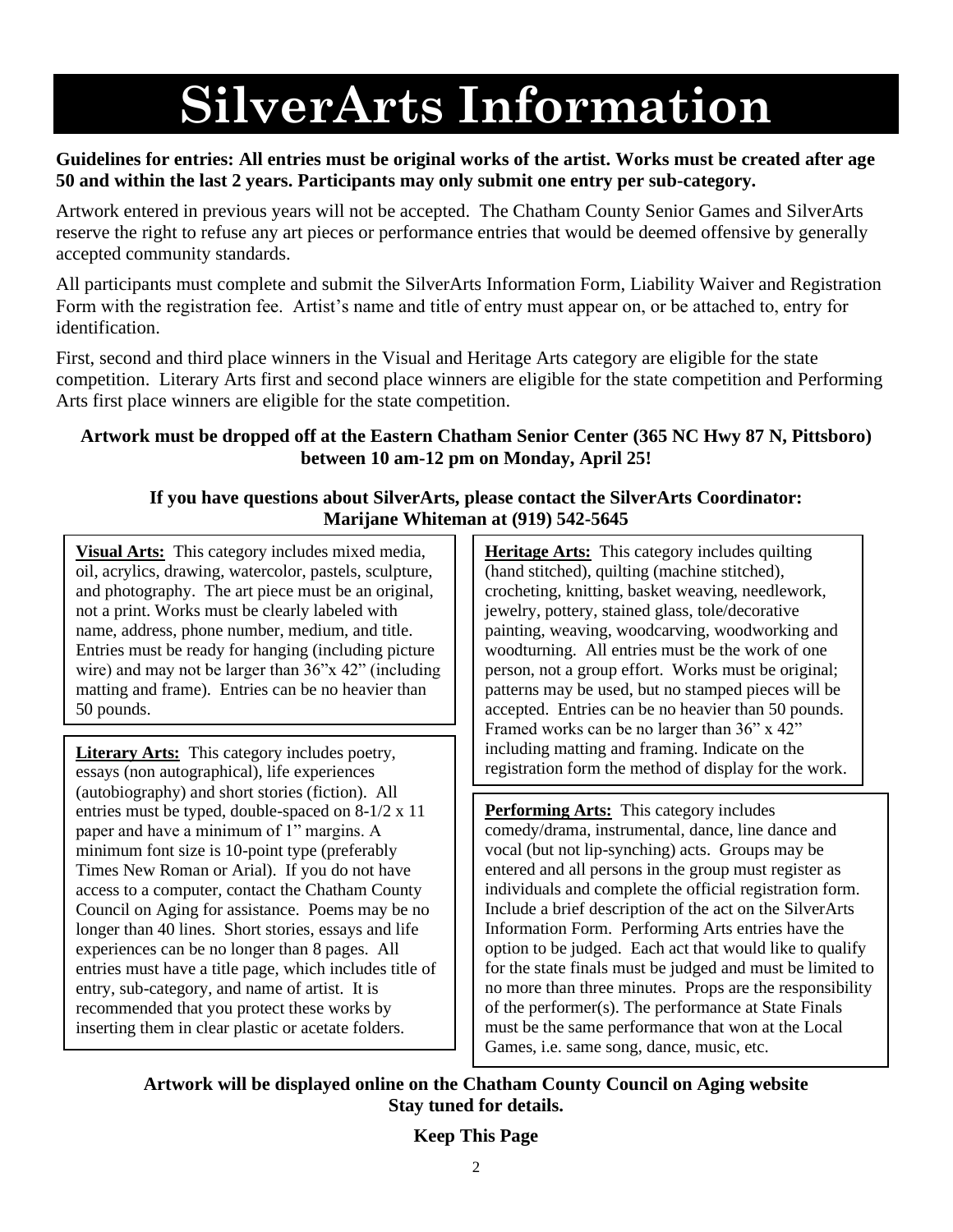# **Official Entry Form**

**Registration Deadline: All entries must be postmarked by Friday, April 1, 2022!**

### **Chatham County Senior Games & SilverArts Competition**

Friday, April 29 – Friday, May 14, 2022

#### **Registration Checklist**

**Please Be Sure To:**

- 1. Complete the **Registration Form** including the section marked "fees."
- 2. All participants must read and sign the **Liability Waiver**.
- 3. Make check or money order payable to: **Chatham Council on Aging**
- 4. Return all of the above postmarked by **April 1, 2022 to**:

### **Chatham County Council on Aging PO Box 715 Pittsboro, NC 27312**

## **General Instructions**

- Senior Games and SilverArts participants must be 50 or older. A participant's age on December 31, 2022 determines the age category in which they will compete. A participant must be a North Carolina resident for a minimum of 3 consecutive months of the year. Photo ID may be requested at events, and will be required of athletes who participate in the State Finals.
- The Senior Games events are listed on the Registration Form. Most of them are divided into age groups for fair competition. For doubles and team events, the age group is determined by the age of the youngest member. The age categories are:

| 50-54 | 60-64 | 70-74 | 80-84 | 90-94 | $100+$ |
|-------|-------|-------|-------|-------|--------|
| 55-59 | 65-69 | 75-79 | 85-89 | 95-99 |        |

- Each participant (including each team member) must submit an entry form along with the entry fee. This covers registration for as many events as you would like to enter, including SilverArts. There is an additional fee for Golf.
- Participants receiving a first, second or third place award may be eligible for the State Finals, except for Literary and Performing Arts. State Finals Registration Forms will be distributed after each event and will be available at the Chatham County Council on Aging.

**We will be glad to give a presentation about the Senior Games to any groups interested. Please contact Senior Games Coordinator Liz Lahti at the Chatham County Council on Aging for more information. (919) 542-4512 ext. 228**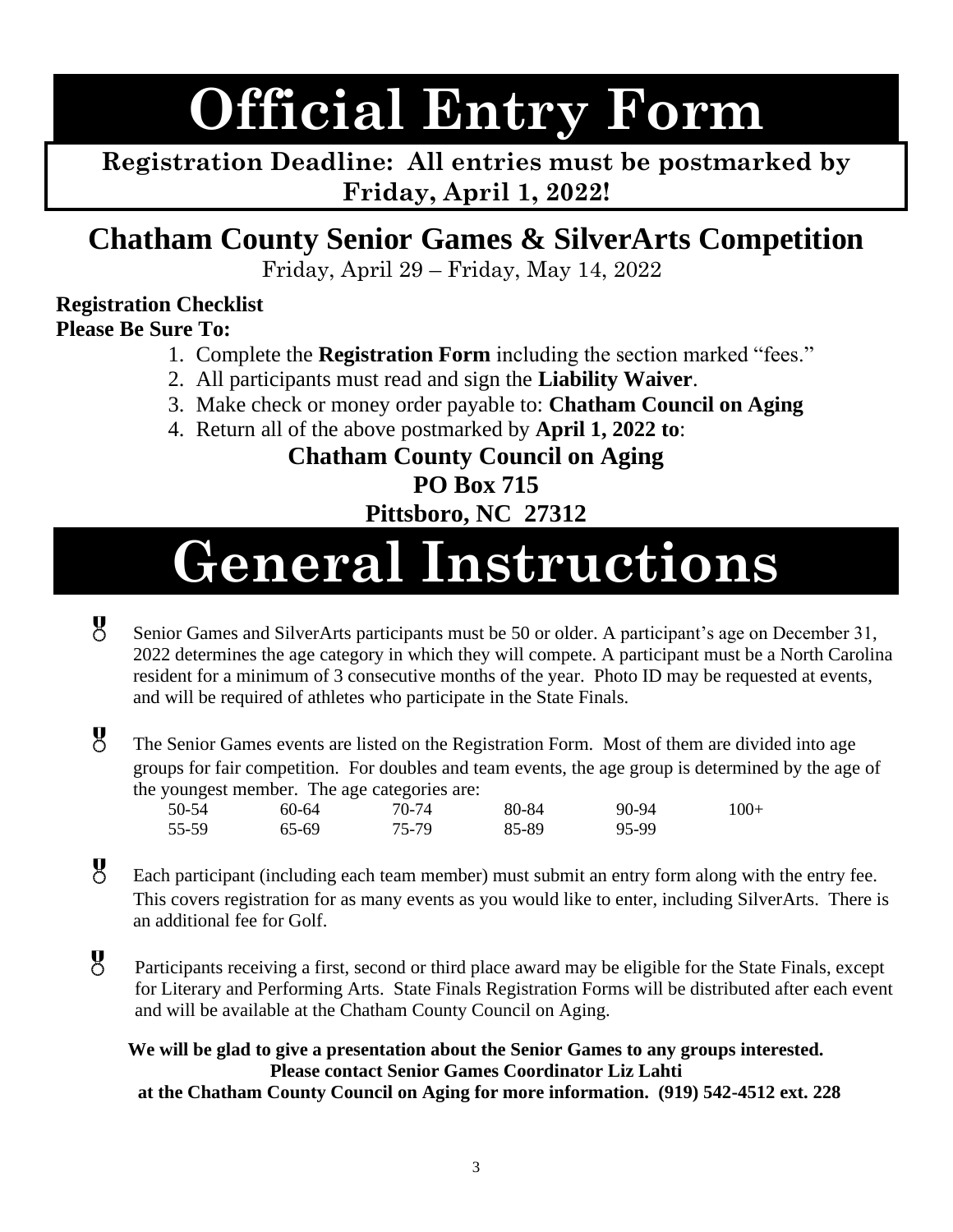|                                                                                                                     |                                          |                                        | Please Print Registration Form Mail this Page                                                                            |
|---------------------------------------------------------------------------------------------------------------------|------------------------------------------|----------------------------------------|--------------------------------------------------------------------------------------------------------------------------|
|                                                                                                                     |                                          |                                        |                                                                                                                          |
|                                                                                                                     |                                          |                                        |                                                                                                                          |
|                                                                                                                     |                                          |                                        |                                                                                                                          |
|                                                                                                                     |                                          |                                        |                                                                                                                          |
|                                                                                                                     |                                          |                                        |                                                                                                                          |
| I would like to receive information from the Chatham County Council on Aging                                        |                                          |                                        |                                                                                                                          |
| List <b>LOCAL</b> emergency contact below:                                                                          |                                          |                                        |                                                                                                                          |
| Please circle one:<br>My ethnicity: African-American American Indian Asian Hispanic White Other I decline to answer |                                          |                                        | Please provide this information below. Answers are used for statistical purposes only and your answers are confidential. |
| <b>ARCHERY</b>                                                                                                      |                                          | <b>TRACK 50 M dash</b>                 |                                                                                                                          |
| <b>BASKETBALL SHOOT</b>                                                                                             |                                          | <b>TRACK</b> 100 M dash                |                                                                                                                          |
| <b>BOCCE</b>                                                                                                        |                                          | <b>TRACK</b> 200 M dash                |                                                                                                                          |
| <b>BOWLING Singles</b><br><b>CROQUET</b>                                                                            |                                          | <b>TRACK 400 M dash</b><br>TRACK 800 M |                                                                                                                          |
| <b>CYCLING</b> 1 mile                                                                                               |                                          | <b>TRACK</b> 1500 M Power Walking      |                                                                                                                          |
| <b>CYCLING 5 K</b>                                                                                                  |                                          | <b>TRACK 5K Power Walking</b>          |                                                                                                                          |
| <b>CYCLING 10 K</b>                                                                                                 |                                          | <b>TRACK 5K Run</b>                    |                                                                                                                          |
| <b>FOOTBALL THROW</b>                                                                                               |                                          | <b>TRACK</b> Standing Long Jump        |                                                                                                                          |
| <b>FUN WALK</b>                                                                                                     |                                          | <b>TRACK</b> Running Long Jump         |                                                                                                                          |
| <b>DISC GOLF</b>                                                                                                    |                                          |                                        | <b>Golfers:</b> To qualify for State Finals, golfers                                                                     |
| <b>COLF</b> (Greens fee, \$20 payable at course.)                                                                   |                                          |                                        | need to meet a minimum performance score                                                                                 |
| <b>PICKLEBALL</b> Singles                                                                                           |                                          |                                        | (MPS) and finish in the top 3 in their age                                                                               |
| PICKLEBALL Doubles (Partner's Name:                                                                                 | *One player must live in Chatham County* |                                        | group. MPS is available from your Coordinator<br>and the NCSG Rules Book on the NCSG                                     |
| <b>PICKLEBALL</b> Mixed Doubles (Partner's Name:                                                                    |                                          |                                        | website (www.ncseniorgames.org)                                                                                          |
|                                                                                                                     | *One player must live in Chatham County* |                                        |                                                                                                                          |
| <b>SOFTBALL THROW</b>                                                                                               |                                          |                                        |                                                                                                                          |
| <b>TABLE TENNIS</b>                                                                                                 |                                          |                                        |                                                                                                                          |
|                                                                                                                     |                                          |                                        |                                                                                                                          |
| TABLE TENNIS Mixed Doubles (Partner's Name:                                                                         |                                          |                                        |                                                                                                                          |
| <b>SWIMMING:</b> Swimmers may enter a maximum 6 swimming events                                                     |                                          |                                        |                                                                                                                          |
| 50 yd. Backstroke                                                                                                   | _100 yd. Individual Medley               |                                        |                                                                                                                          |
| _50 yd. Breaststroke                                                                                                | 200 yd. Backstroke                       |                                        |                                                                                                                          |
| _50 yd. Butterfly                                                                                                   | 200 yd. Breaststroke                     |                                        |                                                                                                                          |
| _________50 yd. Freestyle                                                                                           | 200 yd. Butterfly                        |                                        |                                                                                                                          |
| _____100 yd. Backstroke                                                                                             | 200 yd. Freestyle                        |                                        |                                                                                                                          |
| 200 yd. Individual Medley<br>100 yd. Breaststroke<br>$\_100$ yd. Butterfly<br>_400 yd. Individual Medley            |                                          |                                        |                                                                                                                          |
| _100 yd. Freestyle                                                                                                  | 500 yd. Freestyle                        |                                        |                                                                                                                          |
| TENNIS Men's Singles<br>TENNIS Women's Singles                                                                      |                                          |                                        |                                                                                                                          |
| <b>TENNIS</b> Men's Doubles                                                                                         |                                          |                                        |                                                                                                                          |
| <b>TENNIS</b> Women's Doubles<br><b>TENNIS</b> Mixed Doubles                                                        |                                          | (Partner's Name:                       |                                                                                                                          |
|                                                                                                                     |                                          |                                        |                                                                                                                          |
|                                                                                                                     |                                          | 4                                      |                                                                                                                          |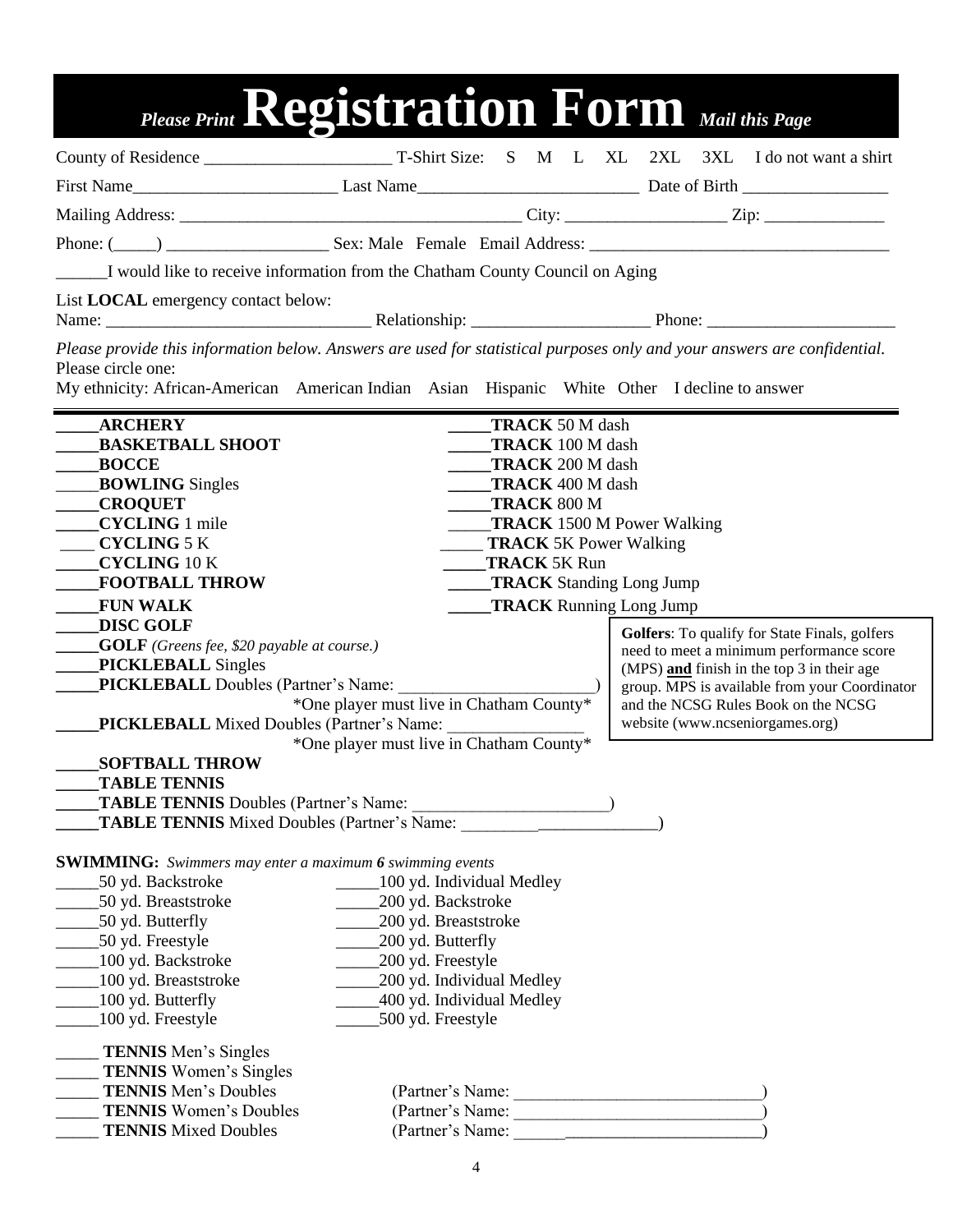For official rules, you can visit [www.ncseniorgames.org](http://www.ncseniorgames.org/) and then you should see a link to the NCSG Official Rules Book.

# **SilverArts Information Form**

Registration fee includes as many sporting events and SilverArts as you would like to enter

#### **Visual Arts**

Print the title, medium (oil, pen and ink, etc.), size and date completed. These must be ready for hanging. **Title Medium Size Date Completed \_\_\_\_\_\_\_\_\_\_\_\_\_\_\_\_\_\_\_\_\_\_\_\_\_\_\_\_\_\_\_\_\_\_\_\_\_\_\_\_\_\_\_\_\_\_\_\_\_\_\_\_\_\_\_\_\_\_\_\_\_\_\_\_\_\_\_\_\_\_\_\_\_\_\_\_\_\_\_\_\_\_\_\_\_\_\_\_\_\_\_\_\_\_\_\_\_\_\_\_\_\_\_\_\_**

|                                                   |                                                                                                                                    |             | <b>Literary Arts</b>   |                                                                                                                                                                                                                                        |  |  |
|---------------------------------------------------|------------------------------------------------------------------------------------------------------------------------------------|-------------|------------------------|----------------------------------------------------------------------------------------------------------------------------------------------------------------------------------------------------------------------------------------|--|--|
|                                                   | You may wish to cover in plastic or other protective item.                                                                         |             |                        | Print the title, category (poem, essay, etc.), length and date completed. Please type double-spaced on white paper.                                                                                                                    |  |  |
| Title                                             | Category                                                                                                                           |             | Length                 | Date Completed                                                                                                                                                                                                                         |  |  |
|                                                   |                                                                                                                                    |             |                        |                                                                                                                                                                                                                                        |  |  |
|                                                   |                                                                                                                                    |             | <b>Heritage Arts</b>   |                                                                                                                                                                                                                                        |  |  |
| Title                                             | Print the title, category (quilt, needlework, etc.) size, method of display and date completed.<br>Category                        | <b>Size</b> | <b>Display Method</b>  | Date Completed                                                                                                                                                                                                                         |  |  |
| Finals.                                           |                                                                                                                                    |             | <b>Performing Arts</b> | Please note that each member of a group must complete a separate registration form and pay the registration fee.<br>A PA system is available. All other equipment is your responsibility. Only one Performing Arts group goes to State |  |  |
|                                                   | Name of group & description of performance:                                                                                        |             |                        |                                                                                                                                                                                                                                        |  |  |
|                                                   |                                                                                                                                    |             | Phone:                 | <u> 2000 - Jan James James Jan James James James James James James James James James James James James James Jam</u>                                                                                                                   |  |  |
|                                                   | How long will your performance be?                                                                                                 |             |                        | (State Finals On-Stage Time Limit: 3 Minutes)                                                                                                                                                                                          |  |  |
|                                                   | Number of members in the group:                                                                                                    |             |                        |                                                                                                                                                                                                                                        |  |  |
|                                                   | What equipment will you be bringing?                                                                                               |             |                        |                                                                                                                                                                                                                                        |  |  |
|                                                   |                                                                                                                                    |             |                        | All Chatham County Senior Games are eligible for State Finals.                                                                                                                                                                         |  |  |
|                                                   | <b>Senior Games Registration Fees:</b>                                                                                             |             |                        |                                                                                                                                                                                                                                        |  |  |
|                                                   | \$10 Early Bird Registration (non-refundable) March $4 - 18$ , 2022<br>(Includes an Official Chatham County Senior Games T-Shirt!) |             |                        |                                                                                                                                                                                                                                        |  |  |
|                                                   | \$15 Registration (non-refundable), March 19 – April 1, 2022<br>(Includes an Official Chatham County Senior Games T-Shirt!)        |             |                        |                                                                                                                                                                                                                                        |  |  |
|                                                   | Become a "Friend of the Senior Games" for \$25.00                                                                                  |             |                        |                                                                                                                                                                                                                                        |  |  |
| \$25 Senior Games Donation in Honor or Memory of: |                                                                                                                                    |             |                        |                                                                                                                                                                                                                                        |  |  |
|                                                   | Total Amount Enclosed (Checks payable to Council on Aging                                                                          |             |                        |                                                                                                                                                                                                                                        |  |  |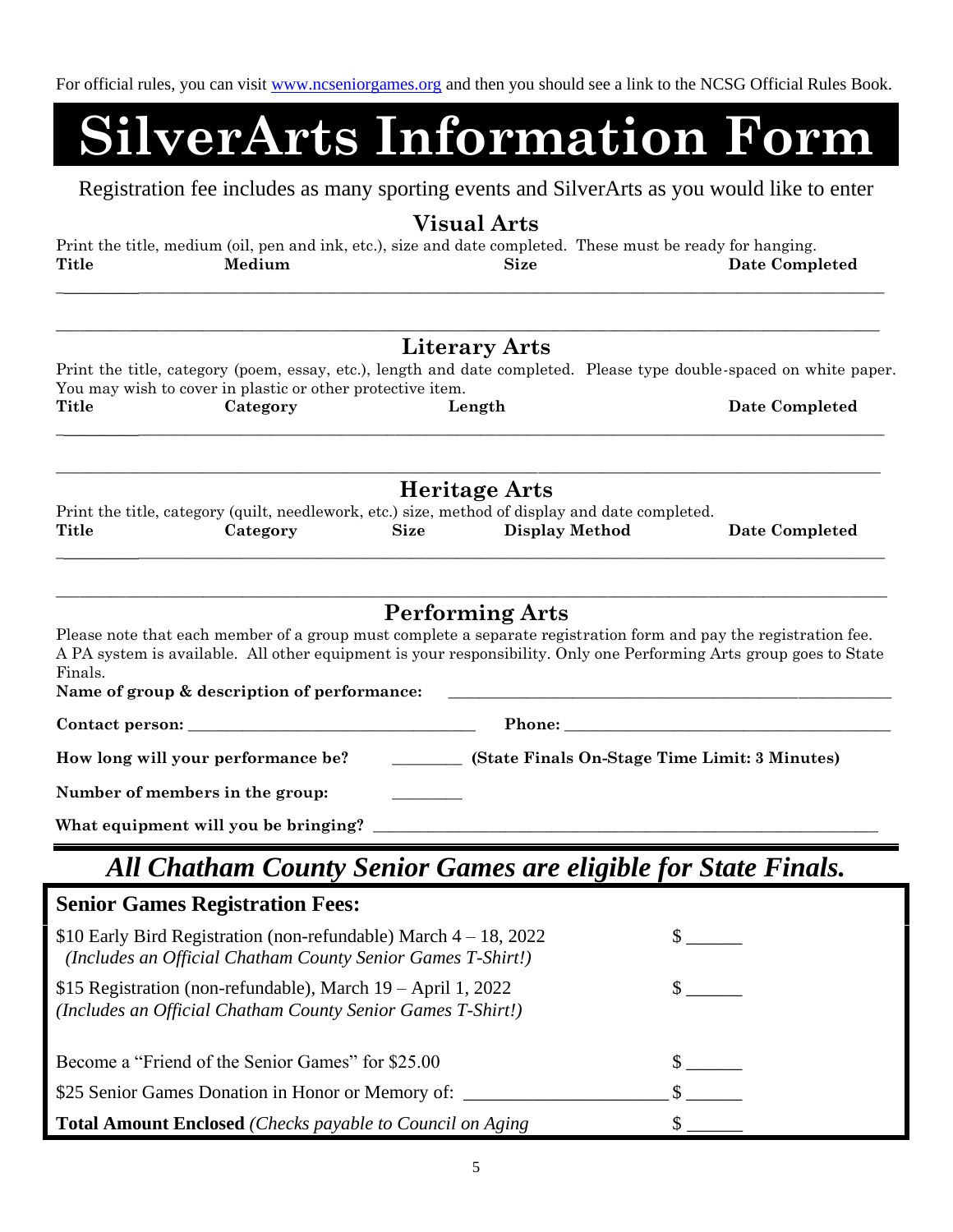Mail This Page

# **Liability Waiver**

### *Must Be Signed By ALL Participants!*

In consideration of being allowed to participate in any way in the 2021 Chatham County Senior Games athletics/sports program and SilverArts program the undersigned:

- 1. Agrees that prior to participating, I will inspect the facilities and equipment to be used, and if I believe anything is unsafe, I will advise my coach or supervisor of such condition(s) and refuse to participate.
- 2. Assumes all risks and accepts responsibility for damages following any injury, permanent disability or death.
- 3. Releases, waives, and discharges the Chatham County Council on Aging, its affiliated clubs, their respective administrators, directors, agents, coaches, and other employees of the organization, other participants, sponsors, advertisers, and if applicable, owner(s)/leaser(s) of premises used to conduct the event, from any and all liability to the undersigned, his or her heirs and next of kin for any and all claims caused in whole or in part by the negligence of the release or otherwise.
- 4. Hereby grants the UNC Hospital and/or other licensed medical facility permission to provide treatment as deemed necessary for my well-being.
- 5. Agrees that the Event Manager has the authority to disqualify me if he/she believes I am not conducting myself in a sportsman-like manner or am not abiding by the rules.
- 6. Grants the Chatham County Council on Aging permission to use any pictures taken of me during these events for promotional purposes only.

 *I understand that it is my responsibility to check with my Local Senior Games Coordinator immediately following my Local Senior Games to determine if I qualified for State Finals and to get a State Finals Entry Packet. My State Finals Entry Form with payment and all required items must be received in the NCSG office in Raleigh by 11:59 pm on August 1! I understand that this deadline is strictly enforced in fairness to all and it is my responsibility to make sure I am registered.*

THE UNDERSIGNED HAS READ THE ABOVE WAIVER AND RELEASE UNDERSTANDING THAT HE/SHE HAS GIVEN UP SUBSTANTIAL RIGHTS BY SIGNING IT, AND HAS SIGNED IT VOLUNTARILY.

PRINTED NAME SIGNATURE SIGNATURE DATE

\_\_\_\_\_\_\_\_\_\_\_\_\_\_\_\_\_\_\_\_\_\_\_\_\_\_\_\_\_\_ \_\_\_\_\_\_\_\_\_\_\_\_\_\_\_\_\_\_\_\_\_\_\_\_\_\_\_\_\_\_\_ \_\_\_\_\_\_\_\_\_\_\_\_\_\_\_\_\_\_\_\_\_\_

## *Drive through Packet and Tee Shirt Pick up*

**Friday, April 29, 2022 – 10 am – 12 pm**

### *Awards Ceremony* **Friday May 13, 2022 - 10 – 12 pm**

*Join us as we award our SilverArtists and Athletes with their medals. There will be a guest speaker and free lunch.*

**Check here if you plan to attend Awards Ceremony**

Mail This Page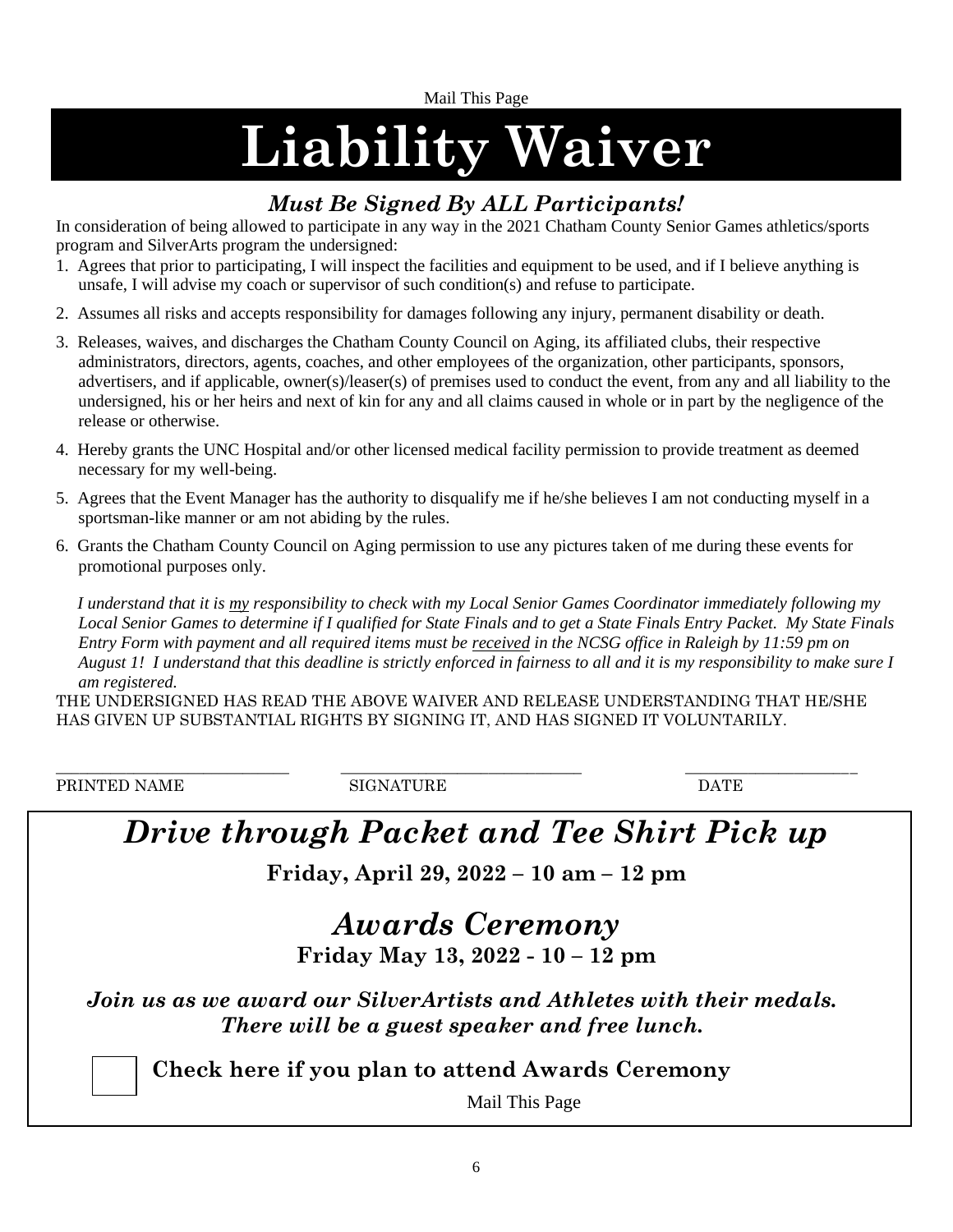| 2022 Chatham County Senior Games<br><b>&amp; SilverArts Events</b>                                                                                                                     |                                                                                                                                                                                                      |                                                                                                                                                                                                                |                                                                                                                                                                              |                                                                                                                                        |                                                                                                                      |
|----------------------------------------------------------------------------------------------------------------------------------------------------------------------------------------|------------------------------------------------------------------------------------------------------------------------------------------------------------------------------------------------------|----------------------------------------------------------------------------------------------------------------------------------------------------------------------------------------------------------------|------------------------------------------------------------------------------------------------------------------------------------------------------------------------------|----------------------------------------------------------------------------------------------------------------------------------------|----------------------------------------------------------------------------------------------------------------------|
|                                                                                                                                                                                        |                                                                                                                                                                                                      |                                                                                                                                                                                                                | Tentative Event Schedule April/May 2022                                                                                                                                      |                                                                                                                                        |                                                                                                                      |
| <b>Monday</b>                                                                                                                                                                          | <b>Tuesday</b>                                                                                                                                                                                       | Wednesday                                                                                                                                                                                                      | <b>Thursday</b>                                                                                                                                                              | Friday                                                                                                                                 | <b>Saturday</b>                                                                                                      |
| April 18                                                                                                                                                                               | 19<br><b>Archery</b><br>2 pm, Cates<br>Cree Park,<br>Hillsborough                                                                                                                                    | 20                                                                                                                                                                                                             | 21                                                                                                                                                                           | 22                                                                                                                                     | 23                                                                                                                   |
| April 25                                                                                                                                                                               | 26                                                                                                                                                                                                   | 27                                                                                                                                                                                                             | 28                                                                                                                                                                           | 29                                                                                                                                     | 30                                                                                                                   |
| Visual &<br><b>Heritage Art</b><br><b>Intake</b><br>10 am-12 pm,<br>Pittsboro Senior<br>Center                                                                                         |                                                                                                                                                                                                      |                                                                                                                                                                                                                |                                                                                                                                                                              | Drive through<br><b>Tee Shirt and</b><br>Packet Pick up<br>10 $am - 12 pm$<br>Pittsboro Senior<br>Center & Siler City<br>Senior Center | Track/Field 8 am<br><b>Football/Softball Throw</b><br>11 am<br>Fun Walk 12 pm<br>Northwood High School,<br>Pittsboro |
| May 2<br>Golf<br>9 am, Siler City<br><b>Country Club</b><br><b>Croquet</b><br>9 am, Carolina<br><b>Meadows</b><br>Croquet Court,<br><b>Chapel Hill</b>                                 | 3<br><b>Disc Golf</b><br>9 am, CCCC<br>Swimming<br>2 pm, Duke<br>Center for Living<br>at Fearrington,<br>Pittsboro<br>Tennis<br>4 pm, Women's<br>Singles/Men's<br>Doubles Carolina<br>Preserve, Cary | 4<br>Cycling<br>9:30 am 1 Mile<br>10 am 5K<br>11:30 am 10K<br><b>Union Grove</b><br>Church,<br>Hillsborough<br><b>Tennis</b><br>4 pm, Men's<br>Singles/Women's<br><b>Doubles</b><br>Carolina Preserve,<br>Cary | 5<br><b>Bocce</b><br>9 am, Men's,<br>Carolina Meadows<br>Bocce Courts,<br><b>Chapel Hill</b><br><b>Tennis</b><br>4 pm, Mixed<br><b>Doubles</b><br>Carolina Preserve,<br>Cary | 6<br><b>Bowling</b><br>1 pm, Buffaloe<br>Lanes, Cary<br><b>Table Tennis</b><br>2pm, Carolina<br>Meadows, Chapel<br>Hill                | 7                                                                                                                    |
| May 9<br><b>Basketball</b><br><b>Shoot</b><br>9-11:30 am<br>McClenahan<br>Basketball<br>Courts, Pittsboro<br><b>Cornhole</b><br>10 am<br>McClenahan<br>Basketball<br>Courts, Pittsboro | 10<br><b>Pickleball</b><br>9 am<br>Men's/Women's<br>Singles, Men's/<br>Women's<br><b>Doubles</b><br>The Courts at<br>Bolder Park,<br>Chapel Hill                                                     | 11<br><b>Pickleball</b><br>9 am, Northeast<br>Men's/Women's<br>Mixed Doubles<br>The Courts at<br>Boulder Park.<br><b>Chapel Hill</b>                                                                           | 12<br><b>Bocce</b><br>9 am, Women's,<br><b>Siler City Senior</b><br>Center<br><b>Horseshoes</b><br>10am, Siler City<br>Senior Center                                         | 13<br><b>Awards</b><br><b>Ceremony</b><br>10 AM TBD                                                                                    | 14                                                                                                                   |

#### **Event Manager Contacts**

**Archery:** Linda Saum, 919-545-4512 ext. 226 **SilverArts:** Marijane Whiteman, 919-542-5645 **Track/Field, Cycling:** Liz Lahti, 919-542-4512 ext. 228 **Football Throw**: Ed Martinez: 770-652-3258 **Bocce, Horseshoes, Softball Throw**: Olivia Hayden, 919-742- 3975 ext. 224 **Bowling, Fun Walk**: Jackie Green, 919-542-4512 ext. 227 **Golf**: Kay Reyna, 336-212-1878 **Croquet, Disc Golf:** Mallory Peterson, 919-545-8553 **Swimming:** Patricia Cadle, 919-545-1484 **Tennis:** Jimmy Lewis, 919-545-4515 ext. 223 **Basketball Shoot, Cornhole**, Phillip Richard, 919-545-8143 **Pickleball, Table Tennis**: Bernard Leach, 919-930-2640